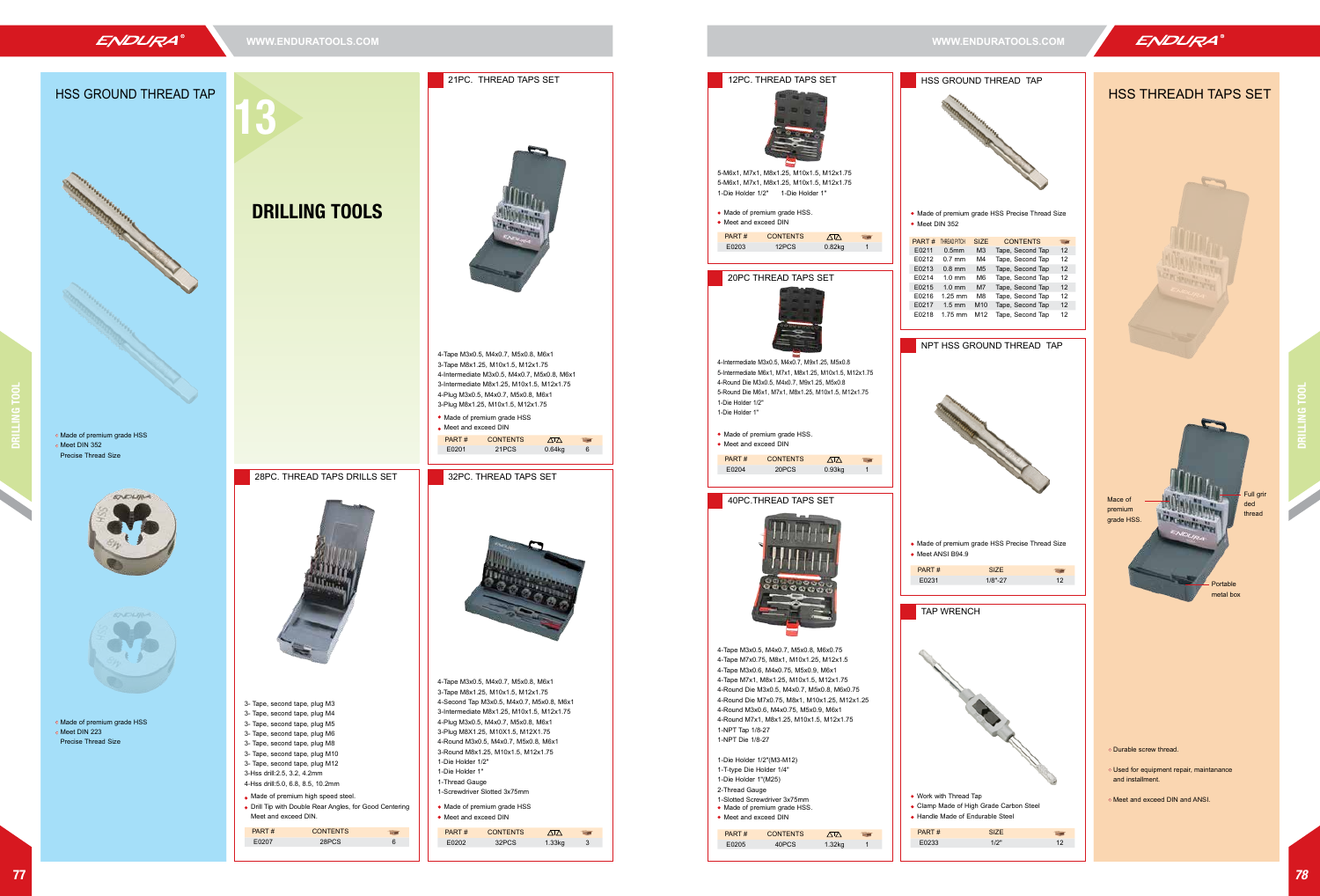# ENDURA

## **WWW.ENDURATOOLS.COM WWW.ENDURATOOLS.COM**



|    | With 5% Co<br>Double rear angle                                                                                                                                                                                                                                | • Made of premium grade HSS Precise Thread Size<br>• Meet DIN 223<br>PART#<br><b>SIZE</b><br><b>THREAD PITCH</b><br>$\frac{1}{2}$<br>M3<br>12<br>E0221<br>0.5 <sub>mm</sub><br>E0222<br>M4<br>0.7 <sub>mm</sub><br>12<br>M <sub>5</sub><br>12<br>E0223<br>0.8 <sub>mm</sub><br>E0224<br>M6<br>1.0 <sub>mm</sub><br>12<br>E0225<br>M7<br>12<br>1.0 <sub>mm</sub><br>E0226<br>M8<br>1.25mm<br>12<br>M10<br>12<br>E0227<br>1.5 <sub>mm</sub><br>E0228<br>M12<br>1.75mm<br>12<br>NPT HSS GROUND THREAD                                  | • Made of zinc alloy. Durable.<br>PART#<br>SIZE<br>$\frac{1}{2} \frac{1}{2} \left( \frac{1}{2} \right)^2$<br>12<br>1"<br>E0235<br><b>ENGINEERING DRILLS</b>                                                                                                                                                                                                                                                                                                                                                                                                                                                                                                                                                                                                                                                                                                                                          | • Made of premium grade HSS<br>Clear Size Marking for Easy-to-find<br>• Drill Tip with Double Rear Angles, for Good Centering<br>$\bullet$ 10 - 1.0,2.0,3.0,4.0,5.0,6.0,7.0,8.0,9.0,10.0mm<br>PART#<br><b>CONTENTS</b><br><b>Tip</b><br>E0406<br>10PCS<br>12<br>6PC.ENGINEERING DRILLS SET | • Clear Size Marking for Easy-to-find<br>• Drill Bit with 5% Co for Long-Life Usage<br>• Drill Tip with Double Rear Angles, for Good Centering<br>13 - 1.5, 2.0, 2.5, 3.0, 3.2, 3.5, 4.0, 4.5, 4.8, 5.0, 5.5, 6.0, 6.5mm<br>PART#<br><b>CONTENTS</b><br>E0401<br>13PCS<br>$6\overline{6}$<br>8PC. ENGINEERING DRILLS SET | • Clear Size Marking for Easy-to-find<br>Drill Bit with 5% Co for Long-Life Usage<br>Drill Tip with Double Rear Angles, for Good Centering<br>$\bullet$ 25-.0, 1.5, 2.0, 2.5, 3.0.3.5, 4.0, 4.5, 5.0, 5.5, 6.0, 6.5, 7.0, 7.5, 8.0,<br>● 8.5,9.0,9.5,10,10.5,11.0,11.5,12.0,12.5,13.0mm<br>PART#<br><b>CONTENTS</b><br><b>THE</b><br>E0403<br>25PCS<br>$6\overline{6}$<br>19PC. ENGINEERING DRILLS SET |          |
|----|----------------------------------------------------------------------------------------------------------------------------------------------------------------------------------------------------------------------------------------------------------------|-------------------------------------------------------------------------------------------------------------------------------------------------------------------------------------------------------------------------------------------------------------------------------------------------------------------------------------------------------------------------------------------------------------------------------------------------------------------------------------------------------------------------------------|------------------------------------------------------------------------------------------------------------------------------------------------------------------------------------------------------------------------------------------------------------------------------------------------------------------------------------------------------------------------------------------------------------------------------------------------------------------------------------------------------------------------------------------------------------------------------------------------------------------------------------------------------------------------------------------------------------------------------------------------------------------------------------------------------------------------------------------------------------------------------------------------------|--------------------------------------------------------------------------------------------------------------------------------------------------------------------------------------------------------------------------------------------------------------------------------------------|--------------------------------------------------------------------------------------------------------------------------------------------------------------------------------------------------------------------------------------------------------------------------------------------------------------------------|--------------------------------------------------------------------------------------------------------------------------------------------------------------------------------------------------------------------------------------------------------------------------------------------------------------------------------------------------------------------------------------------------------|----------|
|    | . Made in premium grade HSS, with 5% Co, fully<br>ground<br>· Special for drilling in stainless steel, etc.<br>. Drill tip with double rear angles for good centering<br>· DIN338 standard, tolerance within 0-0.007mm<br>Titanium plated<br>Double rear angle | • Made of premium grade HSS<br>Precise Thread Size<br>PART#<br>SIZE<br>$\frac{1}{2} \sum_{i=1}^{n} \frac{1}{i} \sum_{j=1}^{n} \frac{1}{j} \sum_{j=1}^{n} \frac{1}{j} \sum_{j=1}^{n} \frac{1}{j} \sum_{j=1}^{n} \frac{1}{j} \sum_{j=1}^{n} \frac{1}{j} \sum_{j=1}^{n} \frac{1}{j} \sum_{j=1}^{n} \frac{1}{j} \sum_{j=1}^{n} \frac{1}{j} \sum_{j=1}^{n} \frac{1}{j} \sum_{j=1}^{n} \frac{1}{j} \sum_{j=1}^{n} \frac{1}{j} \sum_{j=1}^{n$<br>E0232<br>$1/8" - 27$<br>12                                                                | • Drill Bit with 5% Co for Long-Life Usage<br>• Clear Size Marking for Easy-to-find<br>Drill Tip with Double Rear Angles, for Good Centering<br>PART#<br><b>SIZE</b><br><b>LENGTH</b><br><b>Tips</b><br>1.0<br>10<br>E0411<br>34.0mm<br>E0412<br>10<br>1.5<br>40.0mm<br>2.0<br>E0413<br>49.0mm<br>10<br>E0415<br>2.5<br>53.0mm<br>10<br>E0416<br>2.8<br>57.0mm<br>10                                                                                                                                                                                                                                                                                                                                                                                                                                                                                                                                 | • Drill Bit with 5% Co for Long-Life Usage<br>• Clear Size Marking for Easy-to-find<br>$6 - 2.0, 3.0, 4.0, 5.0, 6.0, 7.0, 8.0$ mm<br>PART#<br><b>CONTENTS</b><br><b>THE</b><br>E0404<br>12<br>6PCS                                                                                         | . Drill Bit with 5% Co for Long-Life Usage<br>• Clear Size Marking for Easy-to-find<br>• Drill Tip with Double Rear Angles, for Good Centering<br>8 - 3.0,4.0,5.0,6.0,7.0,8.0,9.0,10.0mm<br>PART#<br><b>CONTENTS</b><br>竜<br>E0405<br>8PCS<br>12                                                                         | • Clear Size Marking for Easy-to-find<br>Drill Bit with 5% Co for Long-Life Usage<br>• Drill Tip with Double Rear Angles, for Good Centering<br>$\bullet$ 19 - 1.0, 1.5, 2.0, 2.5, 3.0. 3.5, 4.0, 4.5, 5.0, 5.5, 6.0, 6.5, 7.0,<br>7.5,8.0,8.5,9.0,9.5,10mm<br>PART#<br><b>CONTENTS</b><br>E0402<br>19PCS<br>$6\overline{6}$                                                                           |          |
|    | · Made of premium grade HSS, fully ground,<br>3 times life of normal black drills<br>• Fast cutting, high precision and good extraction<br>. Drill tip with double rear angles for good centering<br>· DIN338 standard, limit of tolerance 0-0.007mm           | T TYPE TAP WRENCH<br>• Work with Thread Tap<br>• T type design. Able to Operate by One-hand<br>PART#<br>SIZE<br>$\frac{1}{2} \frac{1}{2} \frac{1}{2} \frac{1}{2} \frac{1}{2} \frac{1}{2} \frac{1}{2} \frac{1}{2} \frac{1}{2} \frac{1}{2} \frac{1}{2} \frac{1}{2} \frac{1}{2} \frac{1}{2} \frac{1}{2} \frac{1}{2} \frac{1}{2} \frac{1}{2} \frac{1}{2} \frac{1}{2} \frac{1}{2} \frac{1}{2} \frac{1}{2} \frac{1}{2} \frac{1}{2} \frac{1}{2} \frac{1}{2} \frac{1}{2} \frac{1}{2} \frac{1}{2} \frac{1}{2} \frac{$<br>1/4"<br>12<br>E0234 | E0417<br>3.0<br>61.0mm<br>10<br>E0418<br>3.2<br>61.0mm<br>10<br>E0419<br>3.5<br>65.0mm<br>10<br>4.0<br>E0421<br>70.0mm<br>10<br>E0422<br>4.2<br>10<br>75.0mm<br>4.5<br>E0423<br>75.0mm<br>10<br>E0424<br>4.8<br>80.0mm<br>10<br>E0425<br>5.0<br>86.0mm<br>10<br>E0426<br>5.2<br>10<br>86.0mm<br>E0427<br>5.5<br>86.0mm<br>10<br>E0429<br>6.0<br>10<br>93.0mm<br>6.5<br>E0431<br>93.0mm<br>10<br>E0432<br>6.8<br>10<br>101.0mm<br>7.0<br>E0433<br>109.0mm<br>10<br>E0434<br>7.5<br>109.0mm<br>10<br>8.0<br>E0435<br>10<br>109.0mm<br>E0436<br>8.5<br>117.0mm<br>10<br>E0437<br>9.0<br>117.0mm<br>10<br>E0438<br>9.5<br>125.0mm<br>10<br>10.0<br>E0439<br>125.0mm<br>10<br>E0440<br>10.2<br>133.0mm<br>10<br>10.5<br>E0441<br>133.0mm<br>5<br>E0442<br>11.0<br>133.0mm<br>E0443<br>11.5<br>142.0mm<br>5<br>E0444<br>12.0<br>151.0mm<br>-5<br>12.5<br>E0445<br>151.0mm<br>5<br>E0446<br>13.0<br>151.0mm |                                                                                                                                                                                                                                                                                            | ENDURA <sup>®</sup> ENDURA <sup>®</sup> ENDURA®                                                                                                                                                                                                                                                                          |                                                                                                                                                                                                                                                                                                                                                                                                        |          |
| 79 |                                                                                                                                                                                                                                                                |                                                                                                                                                                                                                                                                                                                                                                                                                                                                                                                                     |                                                                                                                                                                                                                                                                                                                                                                                                                                                                                                                                                                                                                                                                                                                                                                                                                                                                                                      |                                                                                                                                                                                                                                                                                            |                                                                                                                                                                                                                                                                                                                          |                                                                                                                                                                                                                                                                                                                                                                                                        | <b>Q</b> |

| HSS GROUND THREAD TAP                                                                                       |                                                                                                                              | DIE STOCKS                      |                                                                                                                                                       |                           |                  |          | 10PC. ENGINEERING DRILLS SET |                                                                                                                                                                                            |    | 13PC. ENGINEERING DRILLS SET |                                                                                                                                                                                                                          |    |
|-------------------------------------------------------------------------------------------------------------|------------------------------------------------------------------------------------------------------------------------------|---------------------------------|-------------------------------------------------------------------------------------------------------------------------------------------------------|---------------------------|------------------|----------|------------------------------|--------------------------------------------------------------------------------------------------------------------------------------------------------------------------------------------|----|------------------------------|--------------------------------------------------------------------------------------------------------------------------------------------------------------------------------------------------------------------------|----|
|                                                                                                             | Made of premium grade HSS Precise Thread Size                                                                                |                                 |                                                                                                                                                       |                           |                  |          |                              |                                                                                                                                                                                            |    |                              |                                                                                                                                                                                                                          |    |
| Meet DIN 223                                                                                                |                                                                                                                              |                                 |                                                                                                                                                       |                           |                  |          |                              |                                                                                                                                                                                            |    |                              |                                                                                                                                                                                                                          |    |
| PART#<br><b>SIZE</b><br>M3<br>E0221<br>E0222<br>M4<br>E0223<br>M <sub>5</sub><br>E0224<br>M6<br>E0225<br>M7 | <b>THREAD PITCH</b><br>0.5 <sub>mm</sub><br>0.7 <sub>mm</sub><br>0.8 <sub>mm</sub><br>1.0 <sub>mm</sub><br>1.0 <sub>mm</sub> | ÷<br>12<br>12<br>12<br>12<br>12 | . Made of zinc alloy. Durable.                                                                                                                        |                           |                  |          |                              | • Made of premium grade HSS<br>Clear Size Marking for Easy-to-find<br>• Drill Tip with Double Rear Angles, for Good Centering<br>$\bullet$ 10 - 1.0,2.0,3.0,4.0,5.0,6.0,7.0,8.0,9.0,10.0mm |    |                              | • Clear Size Marking for Easy-to-find<br>. Drill Bit with 5% Co for Long-Life Usage<br>• Drill Tip with Double Rear Angles, for Good Centering<br>13 - 1.5, 2.0, 2.5, 3.0, 3.2, 3.5, 4.0, 4.5, 4.8, 5.0, 5.5, 6.0, 6.5mn |    |
| E0226<br>M8<br>E0227<br>M10                                                                                 | 1.25mm<br>1.5mm                                                                                                              | 12<br>12                        | PART#                                                                                                                                                 | <b>SIZE</b>               |                  | ÷        | PART#                        | <b>CONTENTS</b>                                                                                                                                                                            | ÷  | PART#                        | <b>CONTENTS</b>                                                                                                                                                                                                          |    |
| M12<br>E0228                                                                                                | 1.75mm                                                                                                                       | 12                              | E0235                                                                                                                                                 | 1"                        |                  | 12       | E0406                        | 10PCS                                                                                                                                                                                      | 12 | E0401                        | 13PCS                                                                                                                                                                                                                    |    |
|                                                                                                             | NPT HSS GROUND THREAD                                                                                                        |                                 |                                                                                                                                                       | <b>ENGINEERING DRILLS</b> |                  |          |                              | 6PC.ENGINEERING DRILLS SET                                                                                                                                                                 |    |                              | 8PC. ENGINEERING DRILLS SET                                                                                                                                                                                              |    |
|                                                                                                             |                                                                                                                              |                                 |                                                                                                                                                       |                           |                  |          |                              |                                                                                                                                                                                            |    |                              |                                                                                                                                                                                                                          |    |
| Made of premium grade HSS<br>Precise Thread Size                                                            |                                                                                                                              |                                 | • Drill Bit with 5% Co for Long-Life Usage<br>• Clear Size Marking for Easy-to-find<br>Drill Tip with Double Rear Angles, for Good Centering<br>PART# | <b>SIZE</b>               | <b>LENGTH</b>    | ÷        |                              | . Drill Bit with 5% Co for Long-Life Usage<br>• Clear Size Marking for Easy-to-find<br>$\bullet$ 6 - 2.0, 3.0, 4.0, 5.0, 6.0, 7.0, 8.0mm                                                   |    |                              | . Drill Bit with 5% Co for Long-Life Usage<br>• Clear Size Marking for Easy-to-find<br>• Drill Tip with Double Rear Angles, for Good Center<br>8 - 3.0,4.0,5.0,6.0,7.0,8.0,9.0,10.0mm                                    |    |
| PART#                                                                                                       | <b>SIZE</b>                                                                                                                  | ÷                               | E0411<br>E0412                                                                                                                                        | 1.0<br>1.5                | 34.0mm<br>40.0mm | 10<br>10 | PART#                        | <b>CONTENTS</b>                                                                                                                                                                            | ÷  | PART#                        | <b>CONTENTS</b>                                                                                                                                                                                                          |    |
| E0232                                                                                                       | $1/8" - 27$                                                                                                                  | 12                              | E0413                                                                                                                                                 | 2.0                       | 49.0mm           | 10       | E0404                        | 6PCS                                                                                                                                                                                       | 12 | E0405                        | 8PCS                                                                                                                                                                                                                     | 12 |
|                                                                                                             |                                                                                                                              |                                 | E0415                                                                                                                                                 | 2.5                       | 53.0mm           | 10       |                              |                                                                                                                                                                                            |    |                              |                                                                                                                                                                                                                          |    |
|                                                                                                             |                                                                                                                              |                                 | E0416<br>E0417                                                                                                                                        | 2.8<br>3.0                | 57.0mm<br>61.0mm | 10<br>10 |                              |                                                                                                                                                                                            |    |                              |                                                                                                                                                                                                                          |    |
| T TYPE TAP WRENCH                                                                                           |                                                                                                                              |                                 | E0418                                                                                                                                                 | 3.2                       | 61.0mm           | 10       |                              |                                                                                                                                                                                            |    |                              |                                                                                                                                                                                                                          |    |
|                                                                                                             |                                                                                                                              |                                 |                                                                                                                                                       |                           |                  |          |                              |                                                                                                                                                                                            |    |                              |                                                                                                                                                                                                                          |    |













| DIE STOCKS                     |             |    |
|--------------------------------|-------------|----|
| . Made of zinc alloy. Durable. |             |    |
| PART#                          | <b>SIZE</b> |    |
| E0235                          | 1"          | 12 |
|                                |             |    |



| PART# | <b>SIZE</b> | <b>LENGTH</b> | <b>The </b> |
|-------|-------------|---------------|-------------|
| E0411 | 1.0         | 34.0mm        | 10          |
| E0412 | 1.5         | 40.0mm        | 10          |
| E0413 | 2.0         | 49.0mm        | 10          |
| E0415 | 2.5         | 53.0mm        | 10          |
| E0416 | 2.8         | 57.0mm        | 10          |
| E0417 | 3.0         | 61.0mm        | 10          |
| E0418 | 3.2         | 61.0mm        | 10          |
| E0419 | 3.5         | 65.0mm        | 10          |
| E0421 | 4.0         | 70.0mm        | 10          |
| E0422 | 4.2         | 75.0mm        | 10          |
| E0423 | 4.5         | 75.0mm        | 10          |
| E0424 | 4.8         | 80.0mm        | 10          |
| E0425 | 5.0         | 86.0mm        | 10          |
| F0426 | 5.2         | 86.0mm        | 10          |
| E0427 | 5.5         | 86.0mm        | 10          |
| F0429 | 6.0         | 93.0mm        | 10          |
| E0431 | 6.5         | 93.0mm        | 10          |
| E0432 | 6.8         | 101.0mm       | 10          |
| E0433 | 7.0         | 109.0mm       | 10          |
| E0434 | 7.5         | 109.0mm       | 10          |
| E0435 | 8.0         | 109.0mm       | 10          |
| E0436 | 8.5         | 117.0mm       | 10          |
| E0437 | 9.0         | 117.0mm       | 10          |
| E0438 | 9.5         | 125.0mm       | 10          |
| E0439 | 10.0        | 125.0mm       | 10          |
| E0440 | 10.2        | 133.0mm       | 10          |
| E0441 | 10.5        | 133.0mm       | 5           |
| F0442 | 11.0        | 133.0mm       | 5           |
| E0443 | 11.5        | 142.0mm       | 5           |
| E0444 | 12.0        | 151.0mm       | 5           |
| E0445 | 12.5        | 151.0mm       | 5           |
| E0446 | 13.0        | 151.0mm       | 5           |